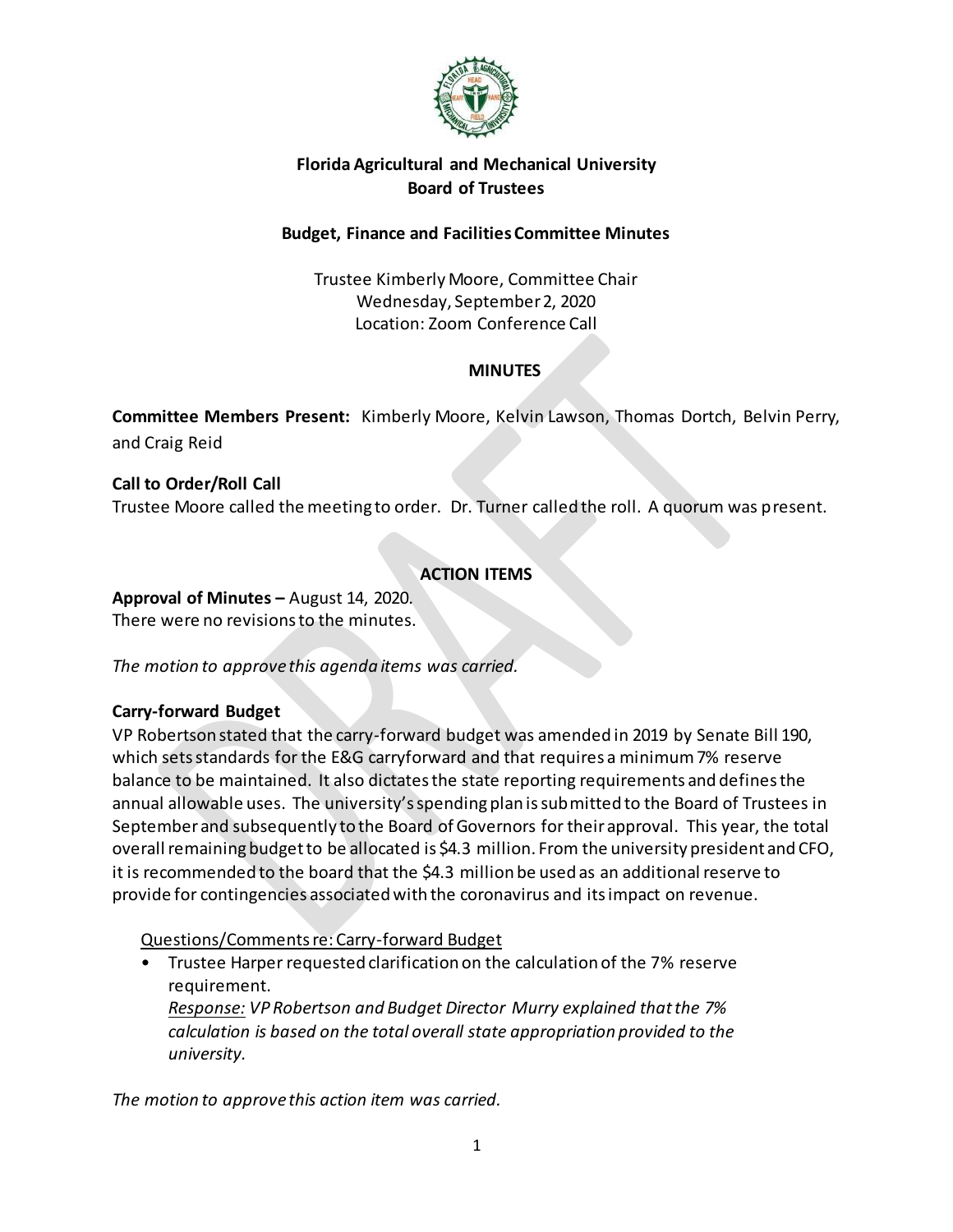

#### **INFORMATION ITEMS**

#### **Vice President for Finance and Administration's Report**

## **a. Financial Status Report – FY 2019-2020 Preliminary Report**

VP Robertson stated that encumbrances and expenditures were run through June 25, 2020 and approximately 87% of the budget has been spent. We did not go over in any categories. In fact, E&G spending was down with only 93% spent. This was due to the strategic hiring process that was implemented in the fourth quarter in anticipation of the impacts of the coronavirus. Reductions in expenditures were across the board, primarily in auxiliaries, athletics and concessions. The Cares Act monies helped to offset some revenue losses in Housing and Dining Services. The university is still closing the books through September 15, so the number will increase as we continue to accrue expenses for FY 2020, however we should not exceed the budget.

### **b. COVID-19 Expenditures Report to Date**

In this meeting, the expenditures from the initial disbursement of \$13.1 million will be reported. The second disbursement that will apply to FY 2020 will be reported at the next board meeting. The U.S. Department of Education required that 50% of the funds be disbursed to the students as quickly as possible. Within two weeks, funds were disbursed to students. \$1 million was held back for students and families that had severe situations due to the Coronavirus. There remains \$316,000 of the original \$1.0M that will all be disbursed for the fall semester.

For the institutional portion, \$6.5 million was provided and \$4.2 million of it was used to reimburse the university meal plan and housing for lost revenue. The balance was spent or encumbered for PPE, sterilization and HVAC equipment to prepare the campus for reopening and to make it a safer environment.

The second Cares Act allocation has been allocated primarily to Academic Affairs for remote education, specifically effective learning strategies via remote learning and technology upgrades. Approximately, \$6 million is set aside for reserves to balance the budget in light of closing out early for the fall semester and also the possibility of going remote for the spring semester. A full report will be provided at the December meeting.

### Questions/Comments re: COVID-19 Expenditures Report to Date

- Trustee Lawson commented that it was good to know how the monies are being spent and comforting to know that we have these things taken into consideration in the budgeting process and the CARES Act dollars are going toward appropriate uses. He appreciated the transparency.
- President Robinson announced that the university applied for a deferment with the HBCU capital financing program for repayment of the outstanding housing debt. VP Robertson received notice the day before this meeting that the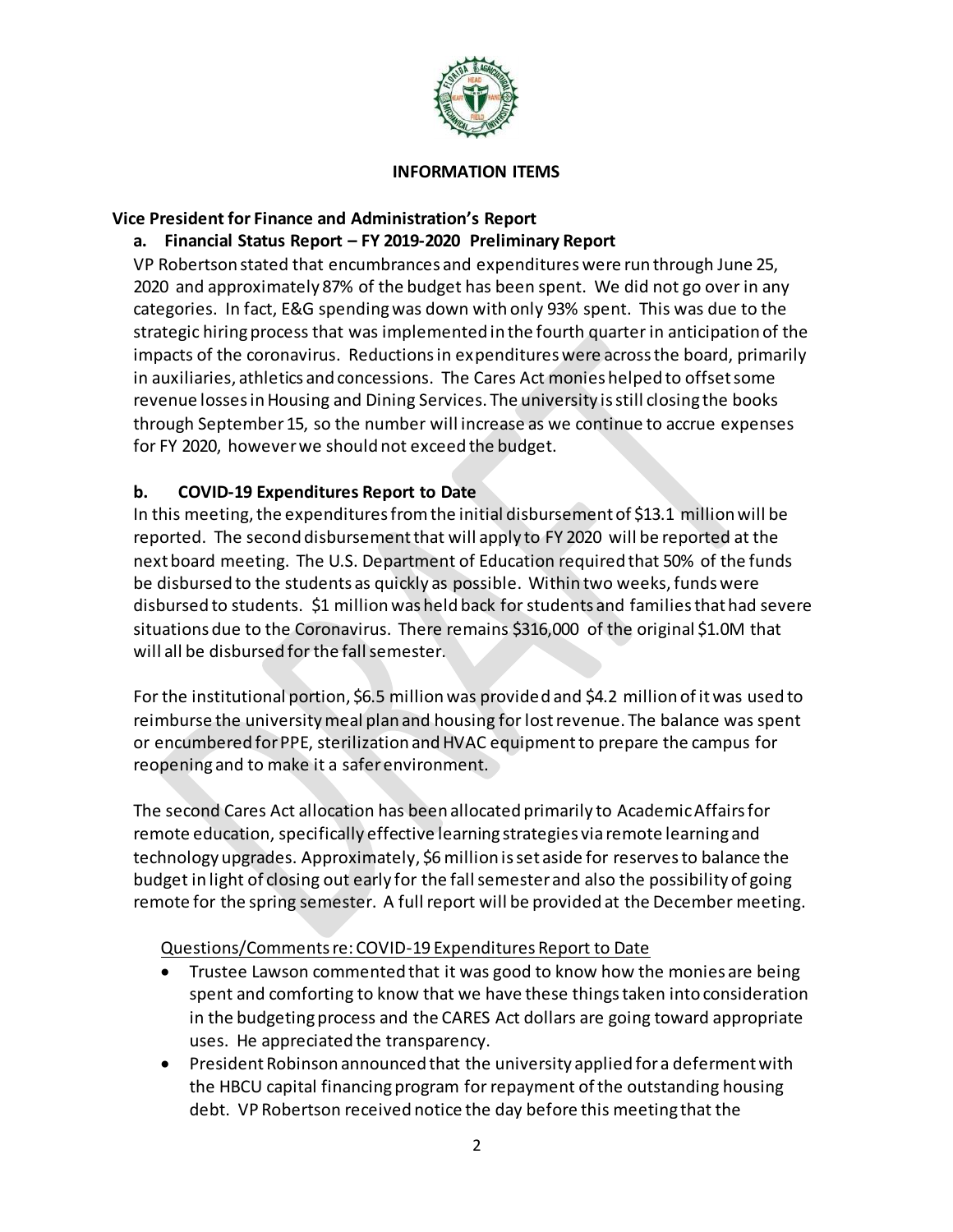

deferment request was approved. VP Robertson added that, additionally, the university will be refunded approximately \$1.8 million in payments that were already made since April. In addition, subject to Federal Appropriations, the deferment could extend another 12 months. The deferment could be worth \$8 million, including the return of the \$1.8 million, and would allow the university to go to one student per room in housing and still maintain a balanced budget.

 Trustee Moore congratulated Dr. Robinson, VP Robertson and team for their hard work and for making sure the application was submitted with a favorable response.

#### **c. Report on Inclusion of Minority and Women Owned Business**

VP Robertson indicated there is much focus on diversity and inclusion in the vendor base across the SUS. The Office of Procurement has maintained an 8.3% rate spend rate with MWBE organizations, despite not having any pressures or mandates from the board or senior management. We will be working on a vendor program and work with the SBDC to identify additional vendors. Additionally, we will host workshops to assist potential vendors in getting certified and to teach them how to complete the bidding process for the state and to identify what products and services are available for bid. In construction, Facilities has maintained a 50% investment from our continuing contracts to minority and women owned businesses. The Board of Governors wants reporting and tracking in this area. This is also something that needs to be improved and we are working on a plan.

#### Questions/Comments re: Report of Inclusion of Minority and Women Owned Business

- Trustee Dortch stated that the numbers are a good start, but not great. He encouraged the committee to keep working on this issue including talking to prime contractors to ask them to help us increase in minority sub-contracting. This has to be an important issue for our HBCU.
- Trustee Harper would like for the committee and administration to consider what an annual goal should be so that a metric can be developed to measure and account for our success and to drive focus.

*Response: VP Robertson indicated that the university has a diversity plan for our vendors that will be reviewed and revised with the Office of Procurement for the board's approval. President Robinson agreed that if anyone was to be the example of diversity and inclusion, it should be FAMU.*

### **d. Project Updates – University Construction/Operations**

Trustee Moore waived going through all project updates since they are shared in the monthly Construction Oversite Meetings; however, President Robinson stated that the deal was signed for the 700-bed residence hall in February 2019. The new facility opened in August 2020 and we now have a first-class facility with all of the amenities of a beautiful, highly functional place with the rooms to study and conduct instruction.